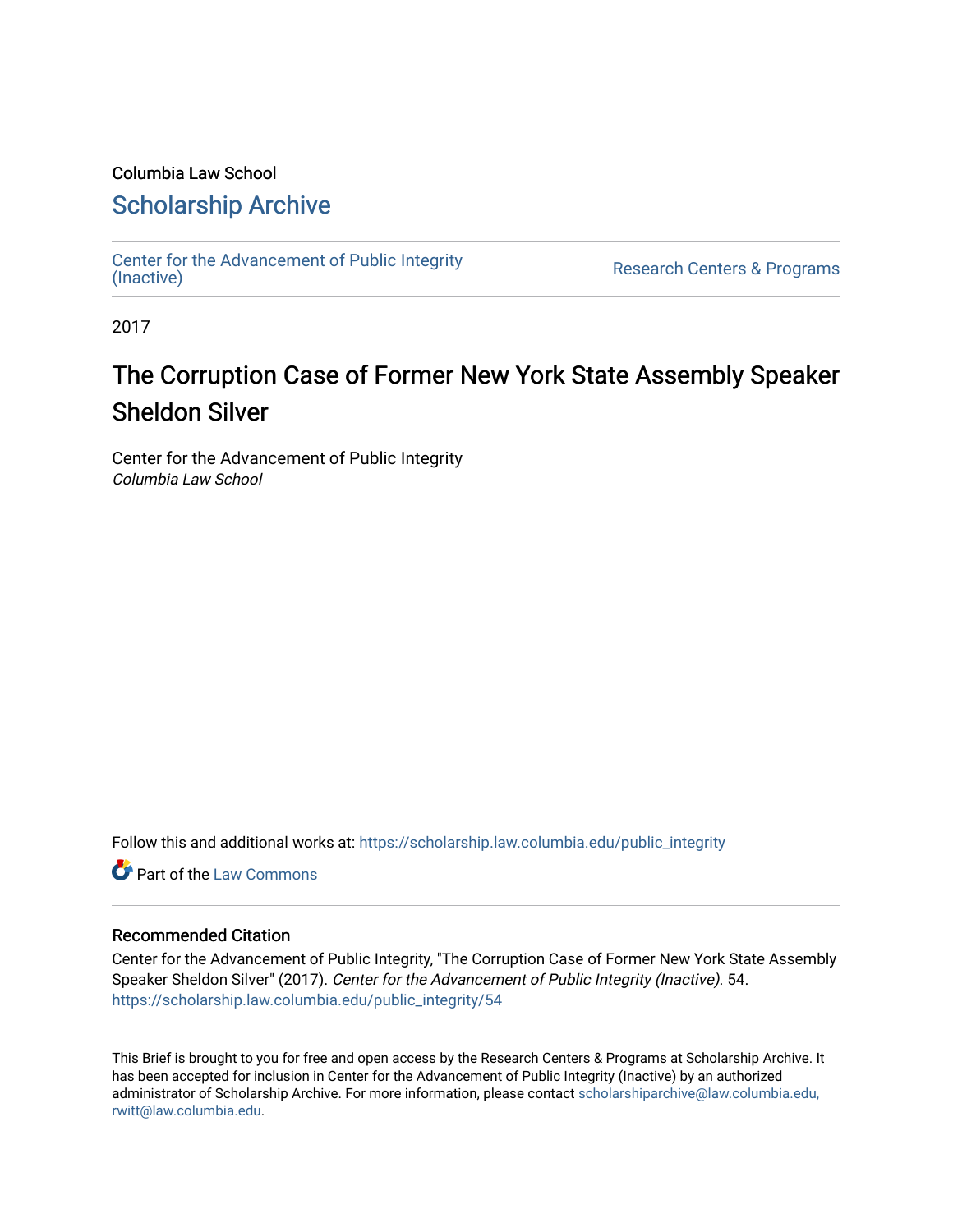# **The Corruption Case of Former New York State Assembly Speaker Sheldon Silver**

### **What Comes Next?**

#### **Who is Sheldon Silver?**

Sheldon Silver is the former Democratic Speaker of the New York State Assembly, a post he held from 1994 until January 2015. He represented Manhattan's Lower East Side from 1976 until November 30, 2015, when he was convicted on four counts of honest-services fraud, two counts of extortion and one count of money laundering. On July 13, 2017, his convictions were overturned (see below).



Until he stepped down as speaker following news of his indictment, Silver was one of the three most influential politicians in New York. Referred to as the "three men in a room," the group of Silver, Governor Cuomo and then-State Senate Majority

Leader Dean Skelos (convicted of corruption offences on May 12, 2016) dictated the state's policy agenda and held outsized sway over budget negotiations.

#### **What did Silver do?**

The jurry found that, over the last 15 years, Silver orchestrated two fraudulent schemes wherein he traded official acts for millions of dollars in private payouts. In one scheme, Silver directed \$500,000 from the State Health Department to Doctor Richard Taub at Columbia University's Mesothelioma Center who, in return, referred patients with potentially lucrative cases to the law firm Weitz & Luxenberg P.C.. This firm paid Silver more than \$5 million, most of which was in the form of referral fees because for patients Taub sent. In the second scheme, Silver used his influence in Albany to convince two major real estate developers, Glenwood Management and the Witkoff Group, to hire a former aide's law firm, Goldberg & Iryami, for which he was paid approximately \$700,000 in referral fees. In return, Silver lent his considerable political clout to rent legislation backed by Glenwood Management.

Additionally, Silver was convicted of money laundering for his investment in JoRon Management and Counsel Financial, which netted him over \$750,000. Silver's initial investment was found to have been made with illicit earnings from his fraudulent schemes. Moreover, the information leading to his investment was "not available to the general public"; the firm is chaired by the partners in Weitz & Luxenberg.

#### **What happened on appeal?**

On July 13, 2017, the Second Circuit Court of Appeals overturned Silver's conviction, citing *McDonnell v. United States*, a unanimous Supreme Court ruling issued in June 2016, after the date of the *Silver* trial. The *McDonnell* decision, a landmark bribery case involving the former Governor of Virginia, narrowed the definition of "official act," which is a required element in many of the federal bribery statutes, including those used to charge Silver. Because the *Silver* judge's legal instructions to the jury were erroneous, the Second Circuit was required on appeal to determine whether this error was "harmless." Applying the relevant legal standard, the Circuit ruled that it could not conclude beyond a reasonable doubt that a properly instructed jury would have convicted Silver, although the court also ruled that the evidence adduced at trial was legally sufficient (under the lower standard used to determine legal sufficiency) to sustain the conviction. The court remanded for additional proceedings in the District Court.

**What happens next?**



### Violations:

- Title 18, United States Code, §§ 1346, 1341, 1343 – Theft of Honest Services, charging a scheme to deprive another of the intangible right of honest services through the use of the mails and wires.
- Title 18, United States Code, § 1951 - Interference with commerce through extortion by obtaining property to which Silver was not entitled under color of official right.
- Title 18, United States Code,  $\S 1957$  – Engaging in monetary transactions in property derived from specified unlawful activity (money laundering).